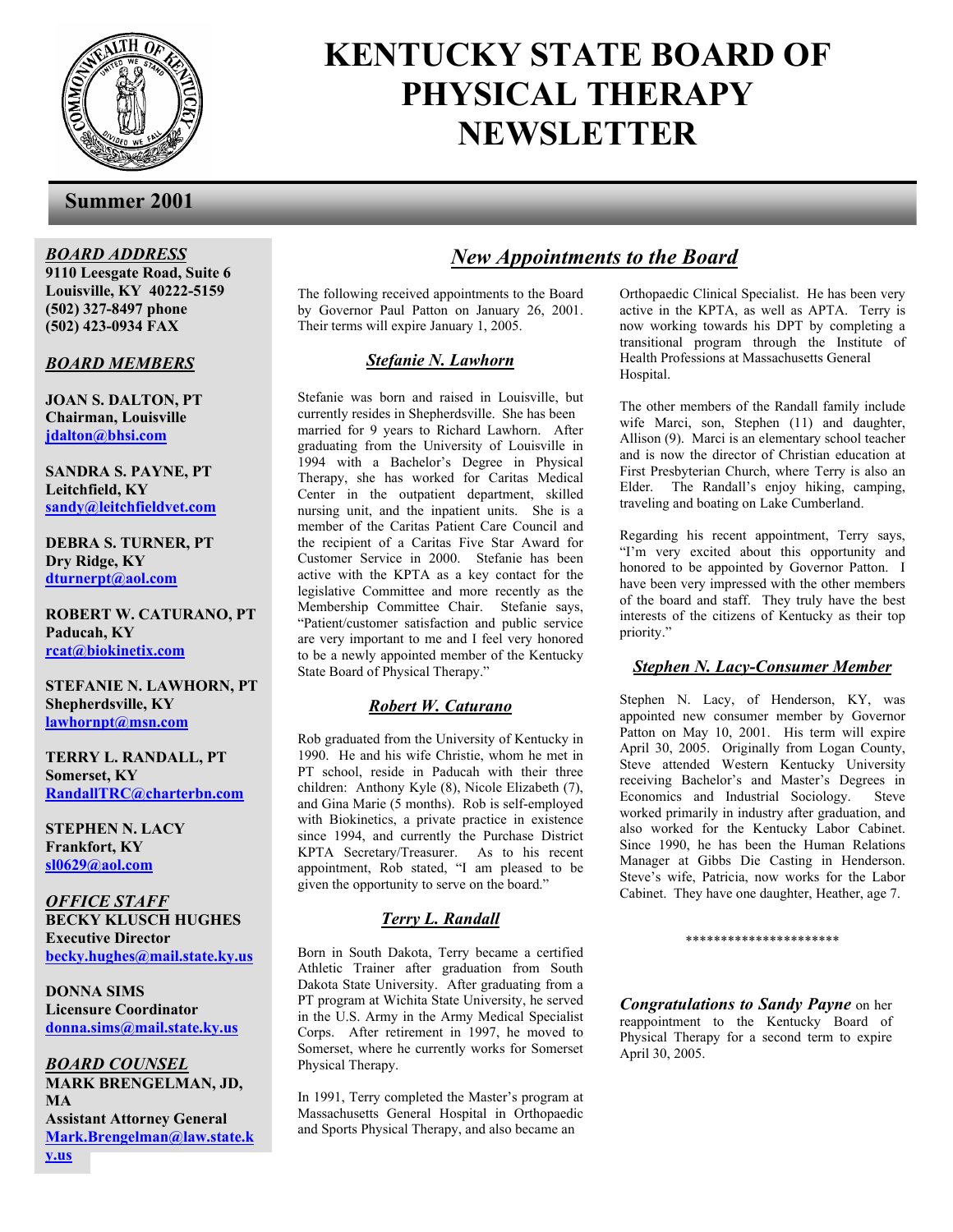# **January 2001-May 2001 DISCIPLINARY ACTIONS**

The following is a summary of disciplinary actions taken by the Board since the last Newsletter was published. It is intended as a summary for informational purposes only. All information is believed to be accurate. However, complete terms of each disciplinary action are contained in the Board's records.

Persons with violations listed with are Administrative Regulations have first violated KRS 327.070 (9) (effect. 7/16/96-7/14/00).

**Allende S. Nicanor PT - 003850** 

 **Date: 05/17/01** 

**Alleged Violations**: KRS 327.070(2)(c)(e)(k)(l)

**Final Action:** Voluntary Surrender of License as if Revoked, not eligible for reinstatement of not less than period of three years.

## **KSBPT or KPTA?**

 There seems to be quite a bit of confusion amongst the licensees as to the roles of the Kentucky State Board of Physical Therapy (KSBPT) and the Kentucky Physical Therapy Association (KPTA). Both organizations have very important, yet quite different functions.

 The KSBPT is the organization that regulates the practice of Physical Therapy. This regulation comes in many forms: 1. Licensing or certifying PT's & PTA's. 2. Interprets and enforces the practice act. 3. Receives and investigates complaints against licensees or certificate holders. 4. Applies disciplinary measures if an infraction of the practice act has occurred. 5. Ensures that **only** licensed or certified Physical Therapy practitioners are providing Physical Therapy to the public. The Board members are appointed by the governor.

 The KPTA is the voluntary professional organization that promotes the profession of Physical Therapy. The KPTA Mission is: "Through building relationships and influencing others, the mission of the KPTA is to lead, educate, mentor and respond to the dynamic needs and interests of its membership. The KPTA is a member driven organization that promotes the profession of Physical Therapy in Kentucky." The leadership of the KPTA is elected by the members.

 For more information on these organizations, please refer to the following web sites:

 $KSBPT - \frac{http://kbt.state.ky.us}{http://kbt.state.ky.us}$  KPTA – www.kpta.org



| <b>VISIT OUR</b><br><b>WEBSITE</b>                                                                                                                                                 |
|------------------------------------------------------------------------------------------------------------------------------------------------------------------------------------|
| http://kbpt.state.ky.us                                                                                                                                                            |
| &                                                                                                                                                                                  |
| <b>EMAIL US AT:</b>                                                                                                                                                                |
| KYBPT@mail.state.ky.us                                                                                                                                                             |
| Items of interest on our<br><b>WEB</b> site are:                                                                                                                                   |
| <b>Statutes</b><br><b>Regulations</b><br><b>Declaratory Rulings</b><br><b>Verification of Licensure</b><br><b>History of the Board</b><br><b>Board Members and</b><br><b>Staff</b> |
|                                                                                                                                                                                    |